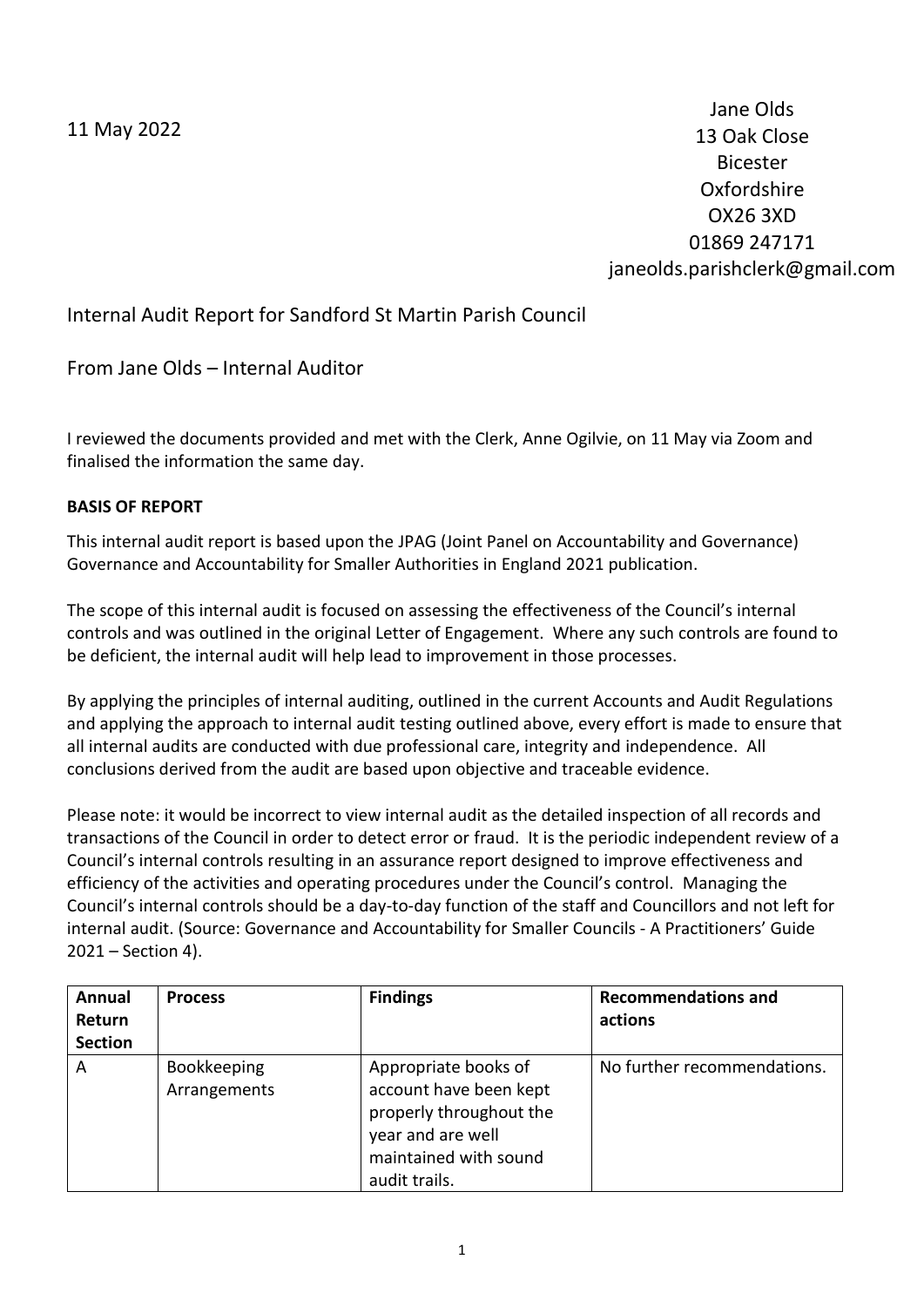| <b>Annual</b>  | <b>Process</b>                                                                            | <b>Findings</b>                                                                                                                                                                                                                                                          | <b>Recommendations and</b>                                                                                                                                                                                                                                                         |
|----------------|-------------------------------------------------------------------------------------------|--------------------------------------------------------------------------------------------------------------------------------------------------------------------------------------------------------------------------------------------------------------------------|------------------------------------------------------------------------------------------------------------------------------------------------------------------------------------------------------------------------------------------------------------------------------------|
| Return         |                                                                                           |                                                                                                                                                                                                                                                                          | actions                                                                                                                                                                                                                                                                            |
| <b>Section</b> |                                                                                           |                                                                                                                                                                                                                                                                          |                                                                                                                                                                                                                                                                                    |
| B              | <b>Council's Financial</b><br>Regulations have been<br>met with regard to<br>expenditure  | The Council's Financial<br>Regulations have been met<br>in that appropriate<br>authorisations have been<br>given for each level of<br>expenditure.<br>Payments were supported<br>by invoices, and<br>expenditure was approved<br>and VAT appropriately<br>accounted for. | No further recommendations.                                                                                                                                                                                                                                                        |
| $\mathsf{C}$   | Review of Internal<br>Controls                                                            | I have noted that Council<br>has assessed the significant<br>risks to achieving its<br>objectives using their Risk<br>Assessment and have seen<br>the document.                                                                                                          | The Council should review and<br>update it annually using the<br>JPAG recommendations (2022<br>version - starting at 5.84) and<br>publish it on the website.<br>Attention may need to be<br>given to the recommendation<br>at 5.92 relating to the<br>numerical assessment matrix. |
| D              | <b>Budgetary Controls</b><br>(Precept requirement)                                        | The annual Precept<br>requirement resulted from<br>an adequate budgetary<br>process.                                                                                                                                                                                     | No further recommendations.                                                                                                                                                                                                                                                        |
| D              | <b>Budgetary Controls</b><br>(Budget monitoring)                                          | Progress against the budget<br>was monitored and<br>minuted regularly.                                                                                                                                                                                                   | No further recommendations.                                                                                                                                                                                                                                                        |
| D              | The final Outturn is in<br>line with expectations.                                        | The final outturn was<br>materially in line with<br>expectations.                                                                                                                                                                                                        | No further recommendations.                                                                                                                                                                                                                                                        |
| E              | Income controls                                                                           | Expected income was fully<br>received and properly<br>recorded.                                                                                                                                                                                                          | No further recommendations.                                                                                                                                                                                                                                                        |
| F              | Petty cash controls                                                                       | Petty cash is not operated<br>by the Council.                                                                                                                                                                                                                            | No further recommendations.                                                                                                                                                                                                                                                        |
| G              | Payroll controls                                                                          | Salaries to employees were<br>paid in accordance with<br>Council approvals.                                                                                                                                                                                              | No further recommendations.                                                                                                                                                                                                                                                        |
| H              | <b>Asset Controls - the</b><br>register has correctly<br>recorded all material<br>assets? | The current asset register<br>has correctly recorded all<br>material Assets. The<br>correct basis of valuation<br>has been applied.                                                                                                                                      | No further recommendations.                                                                                                                                                                                                                                                        |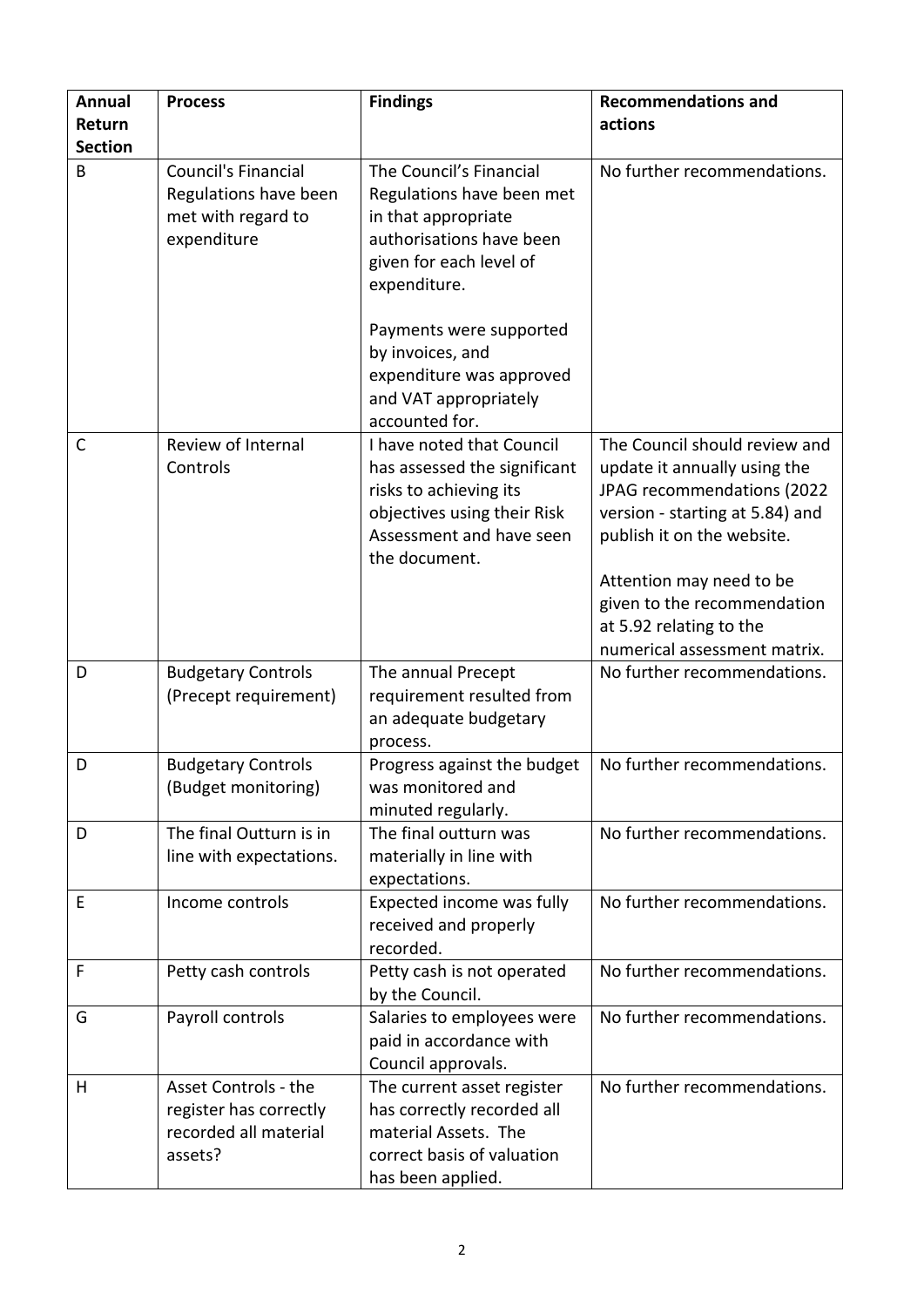| <b>Annual</b><br>Return<br><b>Section</b> | <b>Process</b>                                                                    | <b>Findings</b>                                                                                                                                                | <b>Recommendations and</b><br>actions                                                  |
|-------------------------------------------|-----------------------------------------------------------------------------------|----------------------------------------------------------------------------------------------------------------------------------------------------------------|----------------------------------------------------------------------------------------|
| H                                         | Asset Controls - all<br>additions correctly<br>recorded?                          | No additions have been<br>made.                                                                                                                                | No further recommendations.                                                            |
| H                                         | Asset Controls - all<br>Deeds and Titles<br>established and shown<br>on register? | Deeds and Titles are yet to<br>be established.                                                                                                                 | Once the titles are established<br>they should be published on<br>the asset register.  |
| $\mathbf{I}$                              | <b>Bank Reconciliations</b>                                                       | Periodic and year-end<br>reconciliations were<br>properly carried out.                                                                                         | No further recommendations.                                                            |
| J                                         | <b>Accounting Statements</b>                                                      | The Accounting Statements<br>prepared during the year<br>were prepared on the<br>correct accounting basis<br>and were supported by an<br>adequate audit trail. | No further recommendations.                                                            |
| K                                         | <b>Limited Assurance</b><br><b>Review Exemption</b>                               | The Council meets the<br>exemption criteria.                                                                                                                   | No further recommendations.                                                            |
| $\mathsf{L}$                              | Information published<br>on website                                               | The information is<br>available.                                                                                                                               | No further recommendations.                                                            |
| M                                         | <b>Exercise of Public Rights</b>                                                  | The Parish Council<br>published the exercise of<br>public rights on the website<br>and noticeboard.                                                            | Note that the earliest date for<br>21/22 is 1 June due to the<br>Jubilee bank holiday. |
| N                                         | <b>AGAR Publication</b><br>Requirements                                           | The Parish Council complied<br>with the publication<br>requirements for the<br>2020/21 AGAR.                                                                   | No further recommendations.                                                            |
| O                                         | Trust Funds (If<br>applicable)                                                    | The Parish Council does not<br>operate as a Trustee.                                                                                                           | No further recommendations.                                                            |

# **Transparency Compliance**

| <b>Process</b>           | Criteria      | <b>Findings</b>        | <b>Recommendations</b><br>and actions |
|--------------------------|---------------|------------------------|---------------------------------------|
| Review of Internal audit | Good Practice | The Internal Audit had | No further                            |
| action plan has been     |               | been reviewed the      | recommendations.                      |
| considered and actioned? |               | previous year.         |                                       |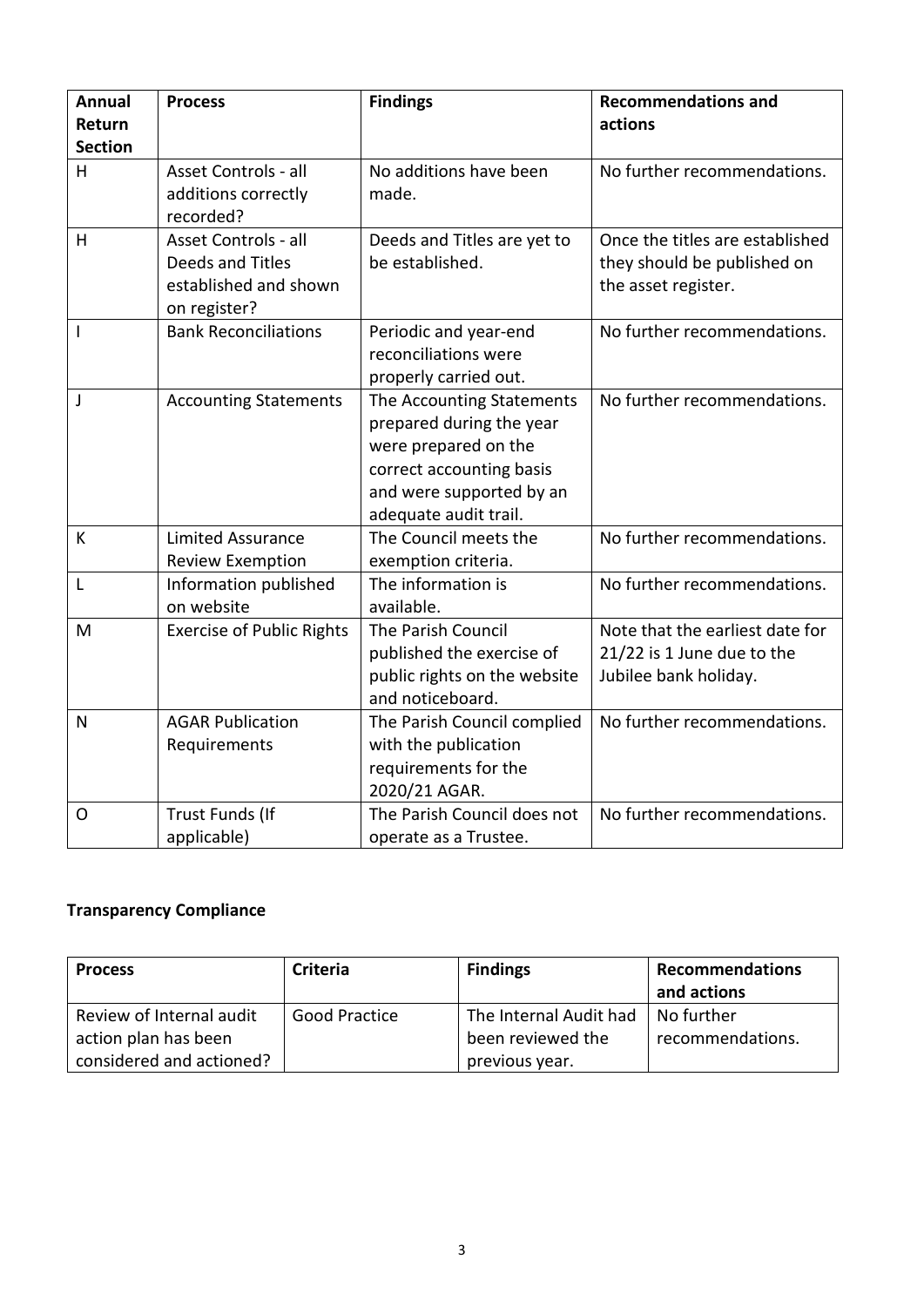| <b>Process</b>               | <b>Criteria</b>                                                         | <b>Findings</b>                                                   | <b>Recommendations</b> |
|------------------------------|-------------------------------------------------------------------------|-------------------------------------------------------------------|------------------------|
|                              |                                                                         |                                                                   | and actions            |
| <b>Accounting Statements</b> | Section 2 of the                                                        | The accounting                                                    | No further             |
| agreed and reconciled to     | Annual Return is                                                        | statements in this                                                | recommendations.       |
| the Annual Return            | complete and                                                            | annual return present                                             |                        |
|                              | accurate and                                                            | fairly the financial                                              |                        |
|                              | reconciles to the                                                       | position of the Council                                           |                        |
|                              | statement of                                                            | and its income and                                                |                        |
|                              | accounts.                                                               | expenditure.                                                      |                        |
| Compliance with the          |                                                                         | As the Parish falls into the criteria for Councils below the £25k |                        |
| <b>Transparency Act</b>      | threshold, it must conform to the criteria and publish the items below. |                                                                   |                        |
| Compliance with the          | 1) Expenditure over                                                     | Available on the                                                  | No further             |
| <b>Transparency Act</b>      | £100 is recorded on                                                     | website.                                                          | recommendations.       |
|                              | the Council Web-                                                        |                                                                   |                        |
|                              | Site and with all                                                       |                                                                   |                        |
|                              | information                                                             |                                                                   |                        |
|                              | requirements                                                            |                                                                   |                        |
| Compliance with the          | 2) Annual Return                                                        | Available on the                                                  | No further             |
| <b>Transparency Act</b>      | published on the                                                        | website.                                                          | recommendations.       |
|                              | Web-Site                                                                |                                                                   |                        |
| Compliance with the          | 3) Explanation of                                                       | Available on the                                                  | No further             |
| <b>Transparency Act</b>      | significant variances                                                   | website.                                                          | recommendations.       |
| Compliance with the          | 4) Explanation of                                                       | Not applicable.                                                   | No further             |
| <b>Transparency Act</b>      | difference between                                                      |                                                                   | recommendations.       |
|                              | Box 7 & 8 if                                                            |                                                                   |                        |
|                              | applicable                                                              |                                                                   |                        |
| Compliance with the          | 5) Annual                                                               | Available on the                                                  | No further             |
| <b>Transparency Act</b>      | Governance                                                              | website.                                                          | recommendations.       |
|                              | Statement recorded                                                      |                                                                   |                        |
| Compliance with the          | 6) Internal Audit                                                       | Available on the                                                  | No further             |
| <b>Transparency Act</b>      | <b>Report Published</b>                                                 | website.                                                          | recommendations.       |
| Compliance with the          | 7) A List of                                                            | Available on the                                                  | No further             |
| <b>Transparency Act</b>      | Councillors'                                                            | website.                                                          | recommendations.       |
|                              | responsibilities                                                        |                                                                   |                        |
| Compliance with the          | 8) Details of Public                                                    | To be finalised.                                                  | Finalise when          |
| <b>Transparency Act</b>      | Land and Building                                                       |                                                                   | possible.              |
|                              | Assets                                                                  |                                                                   |                        |
| Compliance with the          | 9) Minutes &                                                            | Available on the                                                  | No further             |
| <b>Transparency Act</b>      | Agenda                                                                  | website.                                                          | recommendations.       |

# **Further Recommendations:**

Following the completion of the Internal Audit, the Council should undertake a review of effectiveness as per Regulation 6 of the Accounts and Audit Regulations 2015. A blank form can be supplied.